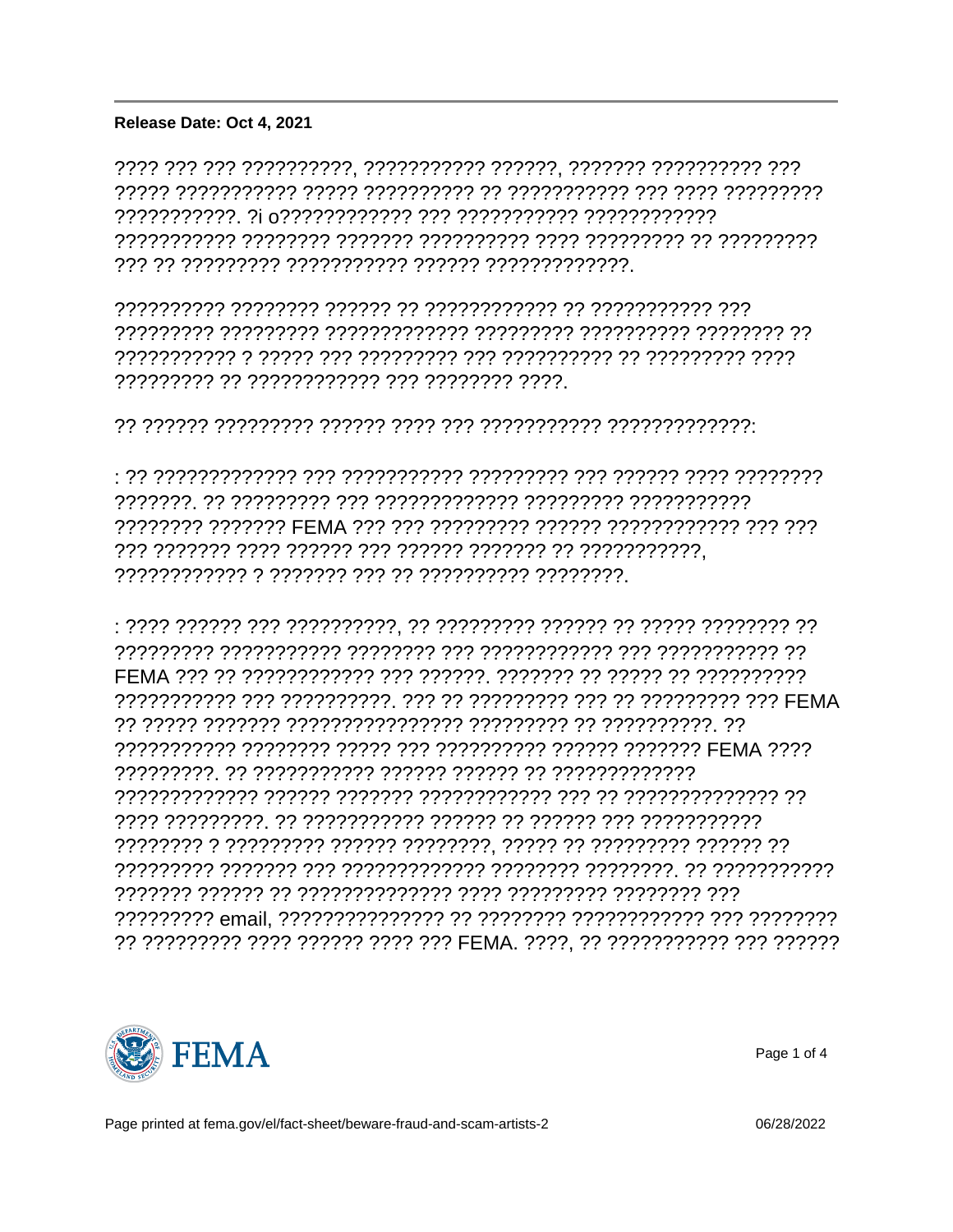??? ?? FEMA, ??????? ??  ${}^3\text{\AA} \pm {}^{\prime\prime}4\text{\AA}$   ${}^2\text{C}$ ,  $\mu^1 \pm \text{\AA}$   $R$ ? $R$ ? $R$  $R$  $R$ ? $R$  $R$  $R$  $\ddot{R}$  $\ddot{R}$ , 800-621 FFMA ??? ?????? ??? ?? ?? ???? ?????????

:**ALA PARE 30200 PROTES 3000 PROTES 5000 PROTES 5000 PROTES 30000 PROTES 30000 PROTES 30000 PROTES 30000 PROTES** 

????????? ???????? ??? Scam Alerts.



Page 2 of 4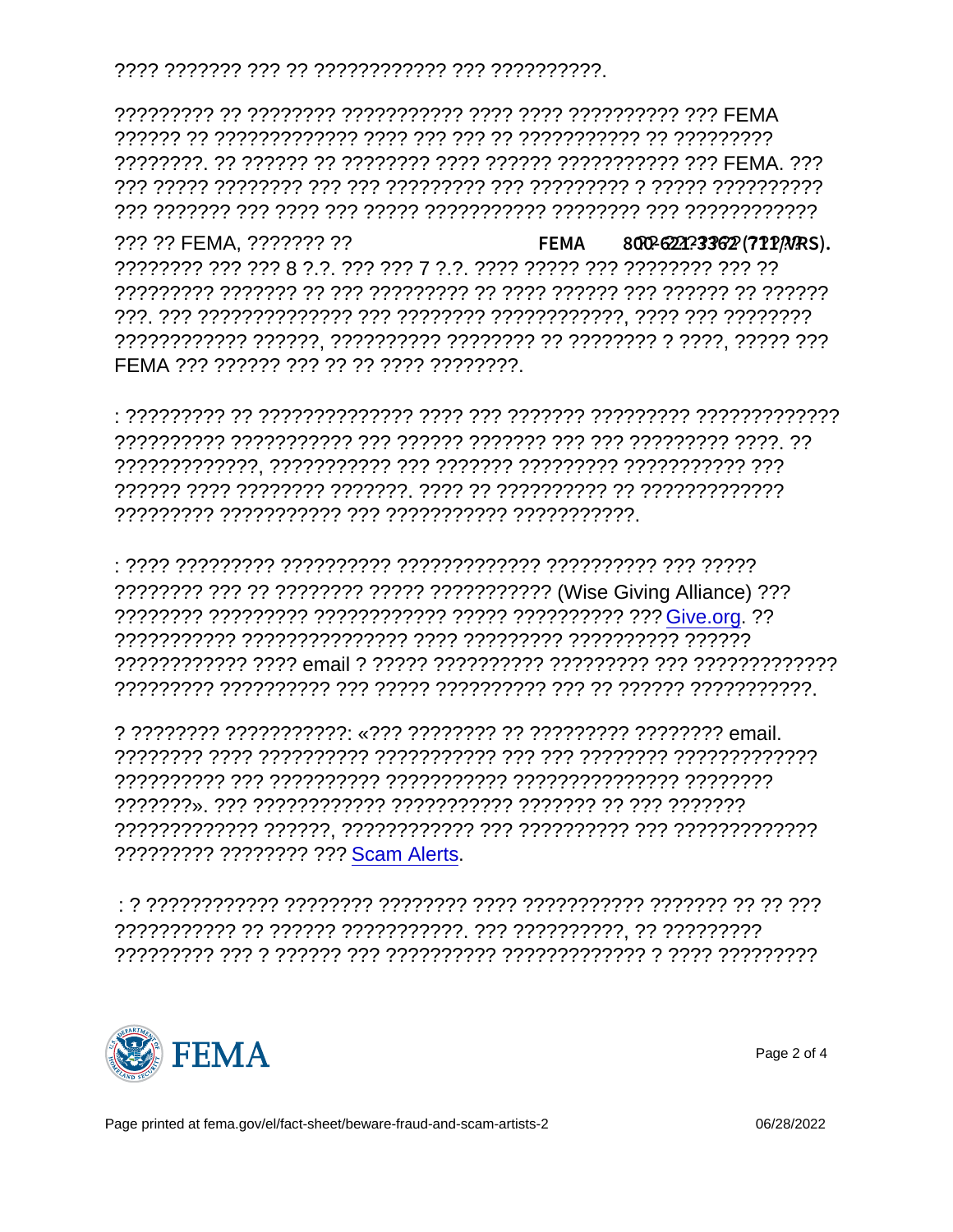???????? ?????? ?? ????? ?????? ??????? ??? ????? ??????? ?? ???????? ??? ??????????? ???? ????????. ?????? ??????????? ??? [Rental Listing](https://usfema-my.sharepoint.com/personal/0376056852_fema_dhs_gov/Documents/Documents/00-4615 NEW YORK/4615 Products/Fact Sheets/Rental Listing Scams) [Scams](https://usfema-my.sharepoint.com/personal/0376056852_fema_dhs_gov/Documents/Documents/00-4615 NEW YORK/4615 Products/Fact Sheets/Rental Listing Scams).

 Á¿Ã¿Ç® õ¼·-±´µ¹¿ÍÇ¿ÅÂ /±½±ÃƬ»¹ÃĿеÁ³¿»¬²¿ÅÂ : ????? ???? ??? ??? ??????????, ?????? ????? ?????????????? ?? ??????? ?????????. ??????? ????????, ?? ????? ??????????? ??????? ?? ??? ???????????? ??? ??????????? ??? ????? ????????? ??? ??? ???????? ??? ?????????? ??????. ???? ?????????? ???? ???????? ??? ???????? ??? ?????????, ??????? ?? ? ????????? ???? ????? ? ????? ????????????? ???? ???????? ???:

- https://www.nyc.gov/site/dca/consumers/check-license.page
- **Nations Auget in Austrations | Nassau County, NY Official Website** [\(nassaucountyny.gov\)](https://www.nassaucountyny.gov/1563/Licensing-Registrations)
- S  $\mu$  <sup>f</sup> to <sup>n</sup>ttos: *i*/www.suffolk countyny.gov/Departments/Consumer-Affairs
- $\mathbb{R} \varrho$  ½ k Adutipt//rockland gov.com/departments/consumer-protection-weights[and-measures/licensed-businesses](http://rocklandgov.com/departments/consumer-protection-weights-and-measures/licensed-businesses)
- Wetter t A in elation: [https://consumer.westchestergov.com/trades/find-a-licensed](https://consumer.westchestergov.com/trades/find-a-licensed-contractor)[contractor](https://consumer.westchestergov.com/trades/find-a-licensed-contractor)

??? ????? ????? ??????, ???????? ? ??????????, ???????? ?? ????????? ????? -- 24 ???? ??? ?????, ???? ????? ??? ???????? - ??? ?????? ???????????? ??? FEMA ??? ?????? ??? ??????????? ??? 866-720-5721 ? ???? email ??? Disaster@leo.gov.

??? ????????? ??? ????? ? ??? ????????? ??????? ????? ????? ???? ?????? ? ?????? ??????????, ????????? ?? ?????? ??? ?????? ?????????? ????? ??? ? ????????????? ?? ?? ??????? ??? ??????? ?????????? ??? ???? ??????:

- ?????????? ?????? ?????????? ???????????, 800-697-1220
- <https://www.ny.gov/agencies/division-consumer-protection>
- <https://dos.ny.gov/file-consumer-complaint> ??? ?????????? ?? ??????????? ??? ???????????? ??????? ?????????? ???????, ????????????? ?? ?? ??????????? ?????? 211Counts ???<https://www.211nys.org/contact-us>?



Page 3 of 4